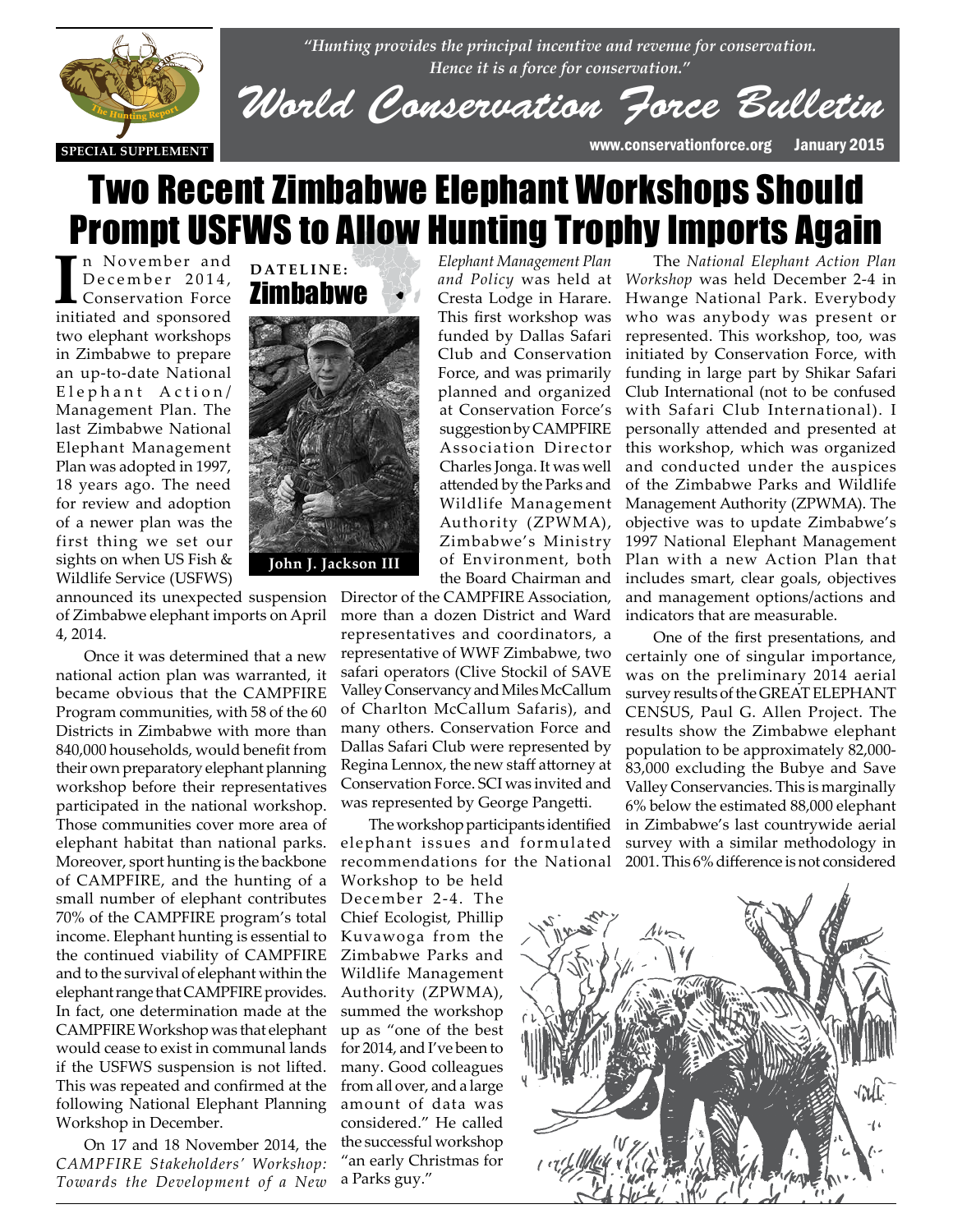significant in an estimated population this size. Instead, it is generally considered stable. This is more elephant than when USFWS made its last *enhancement* finding in 1997. Then, the most recent census was made in 1995, estimating only 66k elephant countrywide.

Under the 1997 Management Plan, Zimbabwe maintains four viable elephant populations. They are 1.) Northwest Matabeleland (which includes Hwange National Park), 2.) Sebungwe Region, 3.) Lower Zambezi Valley in the north, and 4.) Gonarezhou in the southeast. Zimbabwe's largest population in Hwange National Park has grown to more than 40,000 elephant and continues to grow, a fact which Zimbabwe authorities have represented to both USFWS and the US Congress. The total NW Matabeleland population is up 10% since 2001. This population, taken together with the adjoining population in Botswana, comprises the largest elephant population in the world. This is where the nominal cyanide poisoning occurred that caused rumors of out-of-control poaching. In reality, collaboration between the local hunting operator and Zim Parks made short work of the poachers and poaching. The local hunting operator there has his own 12 man anti-poaching team and regularly flies that quadrant of Hwange National Park. Also, Zim Parks (ZPWMA) has installed a permanent anti-poaching outpost in the area. Experts venture that the population in Hwange is four or more times greater than management objective. We were elated to get the confirmation that the population is all or more than it is represented to be. Zim Parks has been doing something right!

The second growing population is Gonarezhou National Park. This population has been steadily growing for 20 years and has more than doubled since the last national aerial survey in 2001 to more than 11,000. This is up 134% from 2001 and the incline has been steady. It has increased from 5k in 2001 to 11k today.

The other two elephant population areas are down. The Lower Zambezi Valley population is down from 2001 (19k in 2001 to 14.5k today) and the worst, the Sebungwe Region, is down 75% (14-15k in 2001 to 3.5k today).

The new 2014 National Management Plan in draft provides for the creation of a national elephant coordinator, as did the CAMPFIRE workshop. It also provides for the creation of a national committee and four regional committees to meet regularly and create and implement regional plans under the new national plan framework. Zim Parks is not waiting for the workshop reports or the completion of the new national action plan. Planning began for regional workshops in the two declining areas, Sebungwe and Zambezi Valley, at the national workshop. Already an action planning workshop is scheduled for 26-29 January in Zambezi Valley. The Tashinga Initiative Trust, directed by Lynne Taylor (www.thetashingainitiative.org) is spearheading this early effort with Zim Parks, African Wildlife Foundation, local safari operators including Charlton McCallum Safaris, local CAMPFIRE communities, and others. Lynne Taylor is the wife of Dr. Russell Taylor, one of the expert presenters at the national workshop.

A second regional planning workshop for Sebungwe is scheduled in two parts. The first initial meeting in early February, and a second, more comprehensive workshop in late February. This one is being spearheaded by Richard Maasdorp, also an expert presenter at the national workshop on 2-4 December.

The most serious decline to be covered by the regional workshops is in the Sebungwe region. Conservation Force has already committed to cover half the cost of the upcoming meeting for this important target region that has had the greatest losses in its elephant populations.

In short, the national action plan framework of objectives is being implemented before the plan itself has been completed. It is already being stepped down to planning in the regions with elephant decline. There should be a final Zim Parks National Elephant Action Plan and two to four regional action plans adopted and being implemented in 2015.

The conservation importance of the elephant hunting in Zimbabwe cannot be overstated. The elephant hunting is the largest single source of revenue



**SPECIAL SUPPLEMENT**



EDITOR/WRITER John J. Jackson, III

PUBLISHER Barbara Crown

Copyright ©2014 by Dagga Boy Enterprises LLC. ISSN 1052-4746. This bulletin on hunting-related conservation matters is published periodically free of charge for subscribers to The Hunting Report, 12182 SW 128 Street, Miami, FL 33186. All material contained herein is provided by famed wildlife and hunting attorney John J. Jackson, III with whom The Hunting Report has formed a strategic alliance. The purpose of the alliance is to educate the hunting community as well as pro-advocacy of hunting rights opportunities. More broadly, the alliance will also seek to open up new hunting opportunities worldwide and ward off attacks on currently available opportunities. For more information on Conservation ary, and a second, more | Force and/or the services available through Jackson's<br>ive workshop in late | alliance with The Hunting Report, write:<br>**Some is being spearheaded** alliance with The Hunting Report, write:

Conservation Force 3240 South I-10 Service Road West, Suite 200 Metairie, LA 70001 Tel. 504-837-1233 Fax 504-837-1145 www.ConservationForce.org Fracture **The Metairie, LA 70001**<br> **Tel. 504-837-1233 Fax 504-837-1145**<br> **Tel. 504-837-1233 Fax 504-837-1145**<br> **Tel. 504-837-1233 Fax 504-837-1145** 

> For reprints of this bulletin or permission to reproduce it and to inquire about other publishing-related matters, write:

The Hunting Report 12182 SW 128 Street Miami, FL 33186 Tel. 1-800-272-5656 Fax 305-253-5532

*Remember to favor Conservation Force's Corporate Sponsor:*



*The leader in their field.*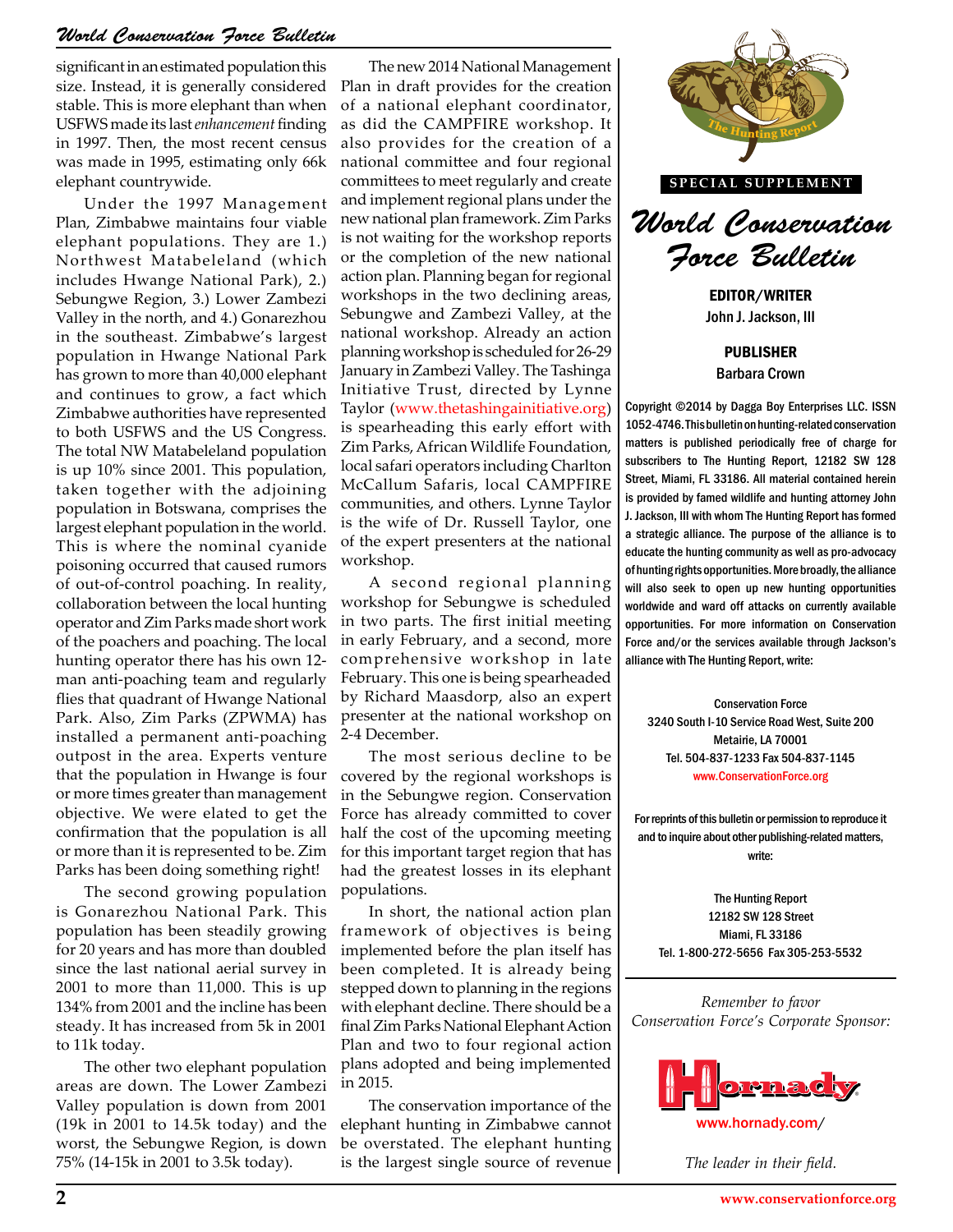to Zim Parks and the largest source of income to the CAMPFIRE Association and the communities it represents. It is the largest single source of income to the safari industry's operators and professional hunters in Zimbabwe, some of which provide half a million dollars a year to local communities and poaching control. For example, Charlton McCallum Safaris has provided \$750,210 to CAMPFIRE in their Zambezi Valley Safari Area in the past two years. Lodzi Hunters has provided \$531,000 to CAMPFIRE in the past two years in Matabeleland. Above and beyond their CAMPFIRE contributions, both operate serious anti-poaching teams.

With the moratorium on elephant hunting in Botswana implemented in 2014, Zimbabwe would and could provide the greatest volume of elephant hunting in Africa if imports into the USA were allowed. Before the suspension, Zimbabwe was producing a larger percentage of elephant imports than Tanzania, which has had a lower quota and extra restrictions on tusk weight and dimensions, and Zimbabwe had a larger number of elephant exports than South Africa and Namibia combined. Zimbabwe has the second largest remaining elephant population in all of Africa, second to Botswana, now that Tanzania's elephant population has reportedly been more than halved by uncontrolled poaching. Without

Zimbabwe there is little elephant hunting left in Africa for Americans.

Moreover, Zimbabwe is a real hunting nation and the founder of the modern concept of both sustainable use and communal-based natural resource management, CBNRM. USFWS has long recognized Zimbabwe's leadership. In 1990 when the CITES Appendix I listing became effective, Zimbabwe was the only country initially allowed elephant trophy imports by USFWS. The others followed by two or more years and only after successful litigation by yours truly. Also, when USFWS denied the antis' petition to list the African elephant as endangered in 1992, 57 FR 35473, it cited Zimbabwe's CAMPFIRE Program, which had extended the range of elephant in Zimbabwe, as the kind of strategy that could ensure the long-term survival of elephant.

*"An additional 20 percent of the surface area of Zimbabwe has become dedicated to wildlife management since 1980 because of the Communal Areas Management Programme for Indigenous Resources (CAMPFIRE). This program is an important new-political-economicsociological institution that has developed an environmental ethic, restored the perception of wildlife as a valuable resource, advocated wildlife management as an adjunct to subsistence agriculture, and encouraged the conservation of natural ecosystems* 

*and wildlife habitats on tribal trust lands (Anon, 1990)."*

#### -57 FR 35473, Page 12.

*"The AECCG Review (1991) suggests these are feasible when political stability exists and if sufficient financial support arises. The long term goals are to balance wildlife and human needs. This requires that sufficient returns be realized from the sustainable utilization of wildlife so that wildlife conservation is easily perceived as an important land use. The CAMPFIRE program in Zimbabwe is an excellent example of a social program built on values obtained from the sustainable utilization of wildlife resources."* 

#### -57 FR 35473, Page 18.

We have too few safari hunting destinations today and too few elephant hunting destinations.

Special accolades go to Shikar Safari Club International for its support of the National Elephant Planning Workshop and support of Conservation Force in both Zimbabwe and Tanzania since the April 4 suspensions. Shikar has really stepped up to the plate in both elephant and African lion conservation. No organization is their equal. We are honored and privileged to enjoy their trust, confidence and support at this critical period in the history of modern safari hunting. But for Shikar, a great deal of safari hunting could be lost and buried in this short, damaging interval.

### Iconic Conservation Hero Ian Player Passes

On November 30, 2014, Ian Player died surrounded by his family. He was 87 years old. His lifelong work ethic drove him to continue his conservation work to the very end. Ian was considered the pioneer of rhino recovery in Southern Africa, which he credited in large part to the safari hunting community. The safari community awarded Ian the coveted *Peter Hathaway Capstick Hunting Heritage Award* in 2008 at the Dallas Safari Club Convention. I was privileged to work with Ian on a few occasions. Most recently, Ian appeared at length in a DVD on the white rhino's recovery from a few hundred animals to



*From Left to right: John Jackson, Ian Player and Brian March at PHASA Conference, RSA, November 2006.*

more than 20,000, and the role that regulated sport hunting played in that recovery. The film, entitled *The White Rhino – A Conservation Success Story,* was made by Osprey Film Company and edited by Zig Macintosh and myself. Conservation Force distributed several thousand copies of the DVD at a CITES Conference of the Parties where Kenya was once again challenging the export of white rhino trophies from South Africa due to the extreme poaching. Ian was unapologetic about the important role of hunting- all captured on film. He was the older brother of Gary Player, the famous golf pro.